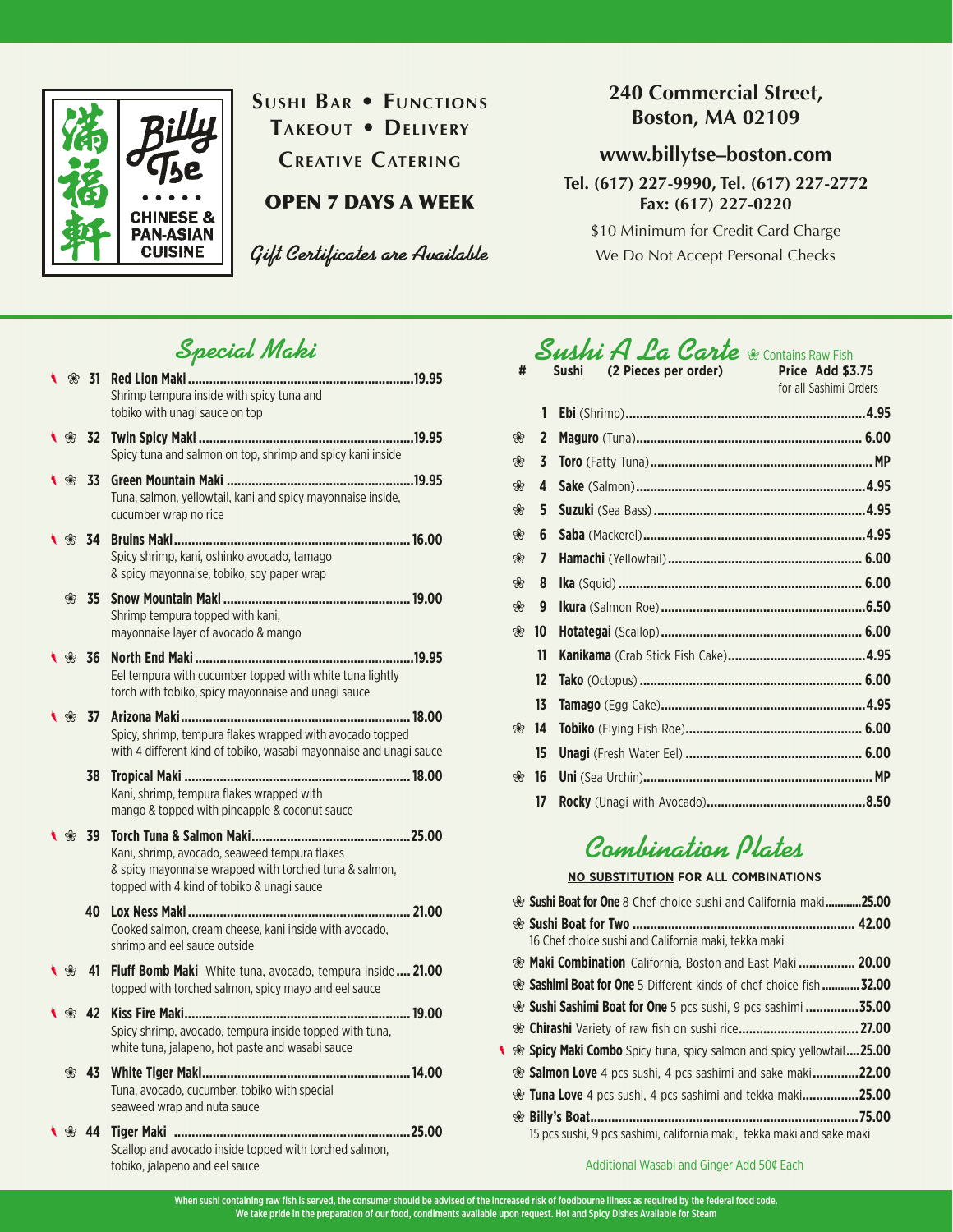### *Appetizers and Salads*

|   | Mixed Green Salad Light soy ginger sauce 8.75                                                               |       |
|---|-------------------------------------------------------------------------------------------------------------|-------|
|   | Japanese Garden Salad Carrot and sesame sauce  8.95                                                         |       |
|   |                                                                                                             |       |
|   |                                                                                                             |       |
| ◥ |                                                                                                             |       |
|   |                                                                                                             |       |
|   |                                                                                                             |       |
|   | Rare broiled prime beef served cold with baby greens<br>and spicy Daikon dressing                           |       |
|   | Fried shrimp dumplings                                                                                      |       |
|   |                                                                                                             |       |
|   |                                                                                                             |       |
|   |                                                                                                             |       |
|   |                                                                                                             |       |
|   | Spicy tuna, shrimp, kani, avocado, tobiko,<br>tempura flakes and unagi sauce                                |       |
|   | Kani, avocado, mayo, tempura inside with torched salmon,<br>tobiko, scallions and eel sauce on top          |       |
|   | Chopped salmon mixed with soy sauce and spicy mayo topped<br>with black tobiko and kaiware over wonton chip |       |
|   | Chopped tuna mixed with soy sauce and spicy mayo<br>topped with black tobiko and kaiware over wonton chip   |       |
|   | Salmon, yamagobo, avocado, cucumber, daikon roll,<br>no rice with ponzu sauce                               |       |
|   | <sup>®</sup> Salmon Tataki                                                                                  | 12.00 |
|   | Seared salmon, ikura, scallions with sesame soy sauce                                                       |       |
|   | Hamachi topped with minced spicy daikon<br>and jalapeno with yuzu sauce                                     |       |
|   | Spicy seafood salad wrapped with<br>avocado slices into a ball                                              |       |

*Japanese Rice Bowls*

| Tuna, onions, quail egg, kaiware, soy<br>and sesame sauce over rice         |        |
|-----------------------------------------------------------------------------|--------|
|                                                                             | .22.95 |
|                                                                             | 21.00  |
| Salmon, avocado, ikura and soy sesame sauce over rice                       |        |
|                                                                             | 21.00  |
| Eel, kani, tobiko, oshinko, scallions, egg.<br>mayo and eel sauce over rice |        |

# *Vegetarian Maki*

#### *Maki Roll*

| ❀               |                                                                          |
|-----------------|--------------------------------------------------------------------------|
| ❀<br>7          | Negi Hamachi Maki (Yellowtail, scallion roll)  6.95                      |
| ❀<br>8          |                                                                          |
| ❀               |                                                                          |
| ⊛ 10            | Muscelin lettuce, salmon, avocado & cucumber                             |
| ❀ 11            | Salmon, cream cheese, avocado & cucumber                                 |
| 12 <sup>2</sup> |                                                                          |
| 13.             | Inside mango, avocado, kani, outside with green and yellow tobiko        |
| $*14$           | Shrimp, avocado & cucumber with roe                                      |
|                 | 15 1/2 Futo Maki Giant veggie roll with kani9.50                         |
|                 | Tuna, cucumber, tempura flakes & spicy mayonnaise                        |
|                 | Salmon, cucumber, tempura flakes & spicy mayonnaise                      |
|                 | Yellowtail, cucumber, tempura flakes & spicy mayonnaise                  |
|                 | Scallop, cucumber, tobiko & spicy mayonnaise                             |
|                 | Fresh water eel roll with avocado & cucumber                             |
|                 |                                                                          |
|                 | Eel, tobiko & cucumber roll with avocado wrapped on the outside          |
|                 | California maki with assorted fish filet wrapped on the outside          |
|                 | Grilled salmon skin, avocado, cucumber,<br>bonito flakes and unagi sauce |

### *Tempura Maki*

|   | Sweet potato tempura with eel sauce                |  |
|---|----------------------------------------------------|--|
| ◥ |                                                    |  |
|   | Shrimp tempura, avocado, tobiko & spicy mayonnaise |  |
|   |                                                    |  |
|   |                                                    |  |
|   |                                                    |  |
|   | Soft shell crab, cucumber, avocado tobiko,         |  |
|   | kani & spicy mayonnaise with unagi sauce           |  |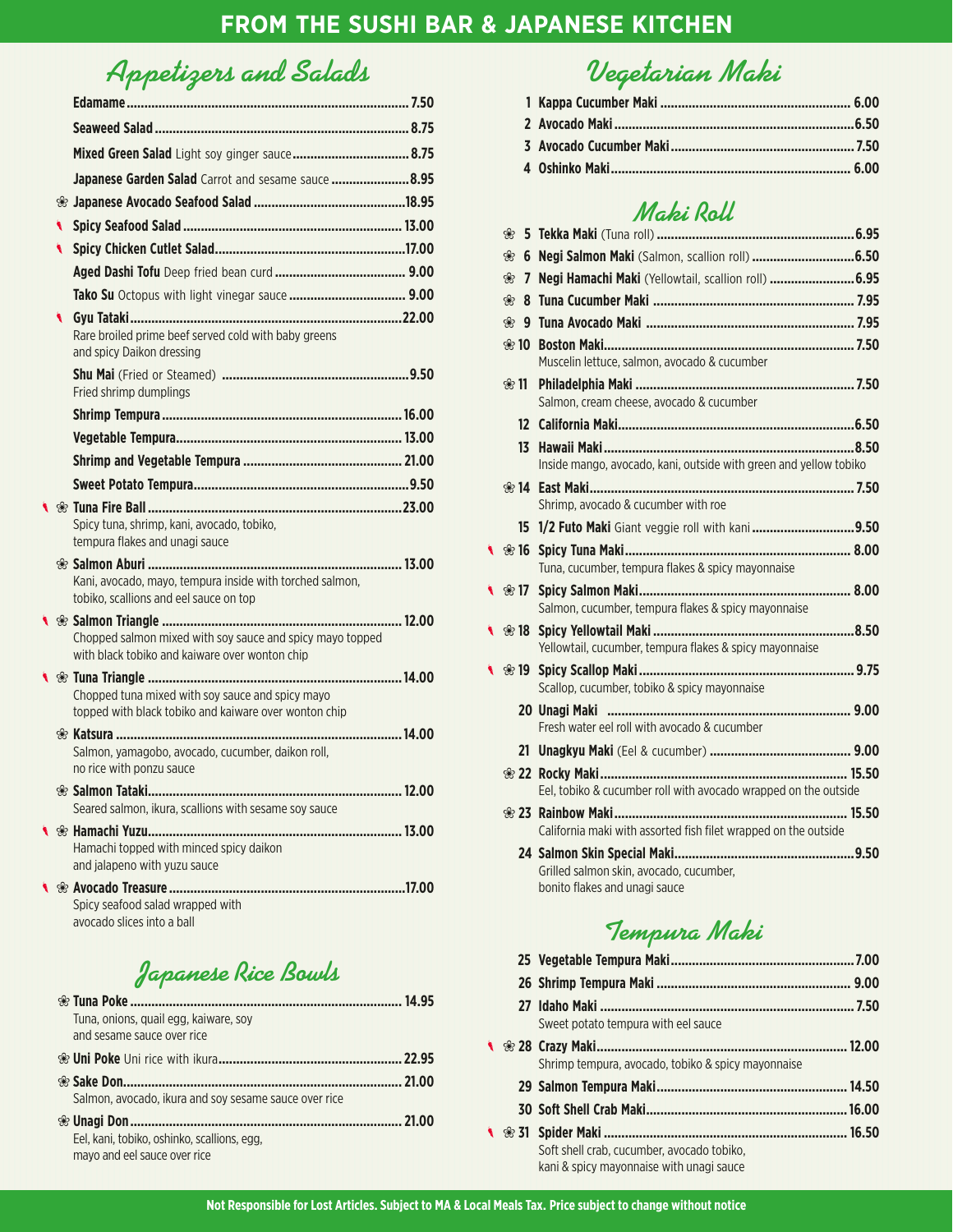*Appetizers*

| ۹  |                                                                                                  |  |
|----|--------------------------------------------------------------------------------------------------|--|
| ۹  |                                                                                                  |  |
|    |                                                                                                  |  |
|    |                                                                                                  |  |
|    |                                                                                                  |  |
|    |                                                                                                  |  |
|    |                                                                                                  |  |
|    |                                                                                                  |  |
|    |                                                                                                  |  |
| ۹. | Sweet and Spicy Thai Basil Chicken Wings  17.95                                                  |  |
| ۹  |                                                                                                  |  |
|    |                                                                                                  |  |
|    |                                                                                                  |  |
|    |                                                                                                  |  |
|    |                                                                                                  |  |
|    | <b>Pu Pu Platter</b> (Substitution available for additional charge) 29.95                        |  |
|    | Egg roll, chicken wings, beef teriyaki, boneless spare ribs,<br>crab rangoon and chicken fingers |  |
|    |                                                                                                  |  |
|    | <b>Pu Pu for One</b> (Substitution available for additional charge)  18.00                       |  |

**Soup** 325

Boneless spare ribs, chicken wings and crab rangoon

| <b>UTION ONE OF A STATE CONTRACT STATE CONTRACT SUBSTITUTION</b>   |  |
|--------------------------------------------------------------------|--|
|                                                                    |  |
|                                                                    |  |
|                                                                    |  |
| A hot, spicy, sour, seafood (shrimp, crab stick and calamari) soup |  |
|                                                                    |  |
|                                                                    |  |

#### *Rice*

#### **All Fried Rice with egg and bean sprouts**

| ◥ | Jasmine rice with chicken, shrimp in yellow curry                                |  |
|---|----------------------------------------------------------------------------------|--|
|   | Northern village Thai style rice with tomatoes,<br>fresh basil, chili and garlic |  |
|   | With chicken, shrimp, roasted pork (No bean sprouts)                             |  |
|   |                                                                                  |  |
|   |                                                                                  |  |
|   |                                                                                  |  |
|   |                                                                                  |  |
|   |                                                                                  |  |
|   | Steam Jasmine Rice Small 3.00 Large 4.00                                         |  |
|   |                                                                                  |  |

Additional wasabi and ginger add 50¢ each 18% gratuity of party of six or more Before placing your order, please inform your server if a person in your party has a food allergy. Any substitution from menu will cost additional charge.

# *Old Time Favorites*

| Egg Foo Yong (Pork, chicken or vegetables)  14.00 |  |
|---------------------------------------------------|--|
|                                                   |  |
|                                                   |  |
|                                                   |  |
|                                                   |  |

#### *Noodles*

|   | Angel hair with chicken, bean sprouts and egg                                                                                                       |  |
|---|-----------------------------------------------------------------------------------------------------------------------------------------------------|--|
| ◥ | Wok fried with shrimp, roasted pork, bean sprouts,<br>egg and yellow curry                                                                          |  |
|   | Wok fried rice pasta Hong Kong style with beef,<br>onions and bean sprouts                                                                          |  |
|   | Crispy wok fried noodles topped with calamari, shrimp and crab stick                                                                                |  |
|   | Thai Noodles (Chicken, shrimp or vegetarian)14.00<br>Sticky rice noodle wok fried with our special peanut<br>sauce, bean sprout, egg and fried tofu |  |
|   | With chicken, shrimp or vegetables (Can choose spicy)                                                                                               |  |
|   | <b>Lo Mein</b> (Pork, Chicken, shrimp, beef or vegetable)  13.00                                                                                    |  |
|   |                                                                                                                                                     |  |
|   |                                                                                                                                                     |  |
|   |                                                                                                                                                     |  |

# *Vegetables*

| With fried tofu and light oyster sauce                  |  |
|---------------------------------------------------------|--|
|                                                         |  |
| With white wine garlic sauce                            |  |
|                                                         |  |
|                                                         |  |
| With or Without pork option<br>$\overline{\phantom{a}}$ |  |



j **Hot and Spicy Dishes** ❀ **Contains Raw Fish**